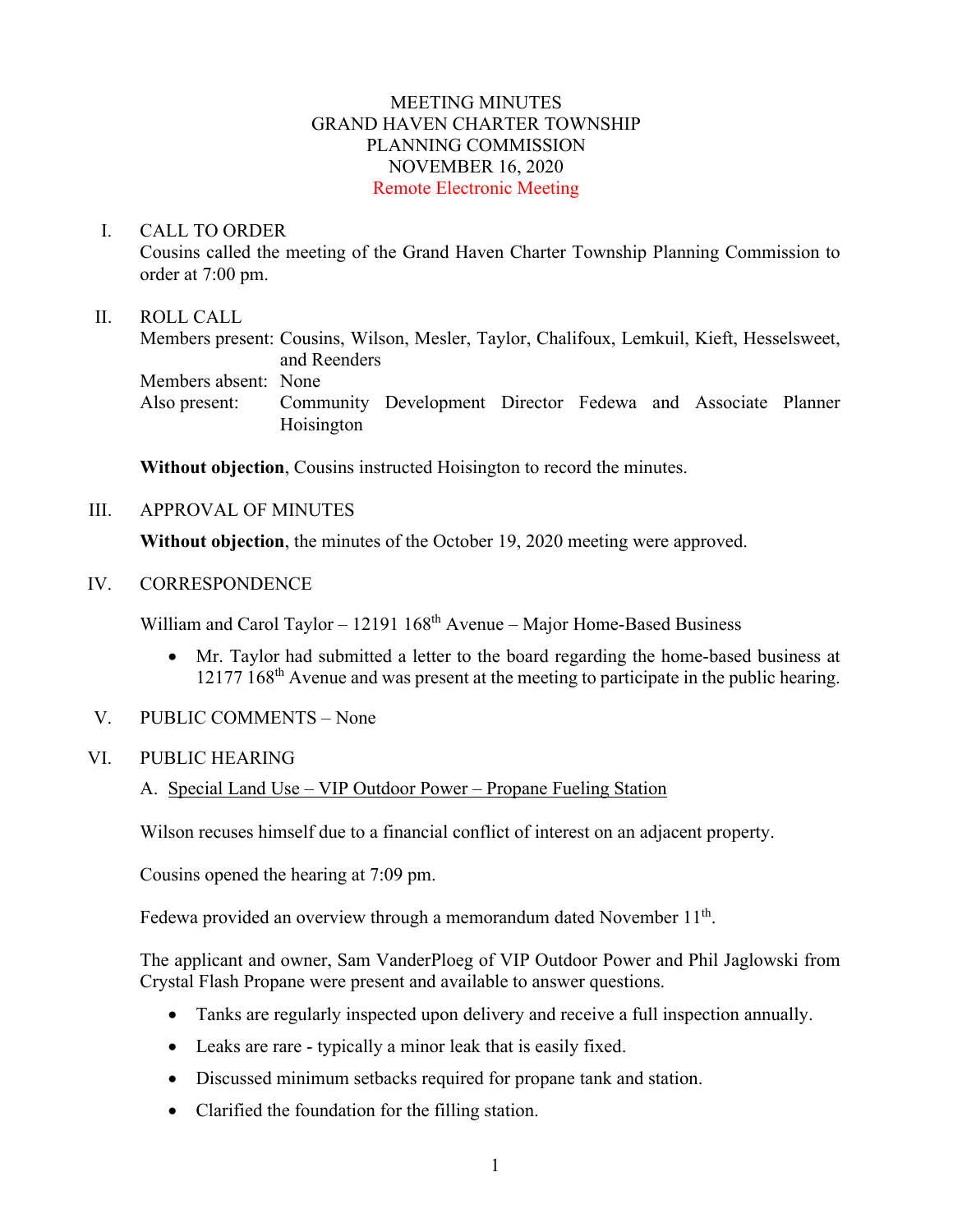- o To be located on the existing asphalt parking lot and kept as low to the ground as possible to reduce visibility.
- Prefer to minimize impact to parking area as neighboring business uses a significant portion of available parking spaces.
- Explained a smaller sized tank would not be significantly smaller and could require increased filling.

The application was discussed by the Commissioners and focused on:

- Desire to minimize impact on the surrounding area and non-motorized pathway.
	- o Discussed alternate locations for the tank and filling station.
	- o Decided to require screening and neutral-tone bollards.
- Expressed concern regarding increased traffic on an already busy site.
	- o Directed to close easternmost driveway pursuant to the outdoor hazardous storage special land use standards,
- Discussed foundation materials and concerns about the structure moving over time.
- Suggested applicant reviews lease documents to determine if designated parking for the business is defined to increase the available parking area.
- Questioned if a smaller tank would work better with the site layout.

There being no further comments, Cousins closed the hearing at 7:21pm.

**Motion** by Reenders, supported by Hesselsweet, to **conditionally approve** Special Land Use application for Outdoor Hazardous Material Storage by way of a 1,000 gallon above-ground propane filling station located at 17169 Hayes. Approval is based on the application meeting the requirements of the Zoning Ordinance. This motion is subject to, and incorporates, the following report and conditions:

- 1. Applicant shall provide the Township with a copy of the permit for Installation of Liquified Petroleum Gas Facilities from the Storage Tank Division of the Department of Licensing and Regulatory Affairs, Bureau of Fire Services.
- 2. Grass and other landscaping shall be regularly maintained to ensure longterm compliance with IFC 6107.3 Clearance to Combustibles and NFPA 58 Liquid Petroleum Gas Code A6.5.3.3.
- 3. Bollards shall be painted a muted color to blend harmoniously with the surrounding area.
- 4. Filling station shall be installed pursuant to the LP Dispenser Site Guidelines dated 3/12/2013 for a 1000-gallong tank. Including a maximum concrete pad size of 6' x 24' (144 sqft) and maximum of 14 bollards, 4" wide x 4 feet tall, placed 4-feet on center, filled with cement.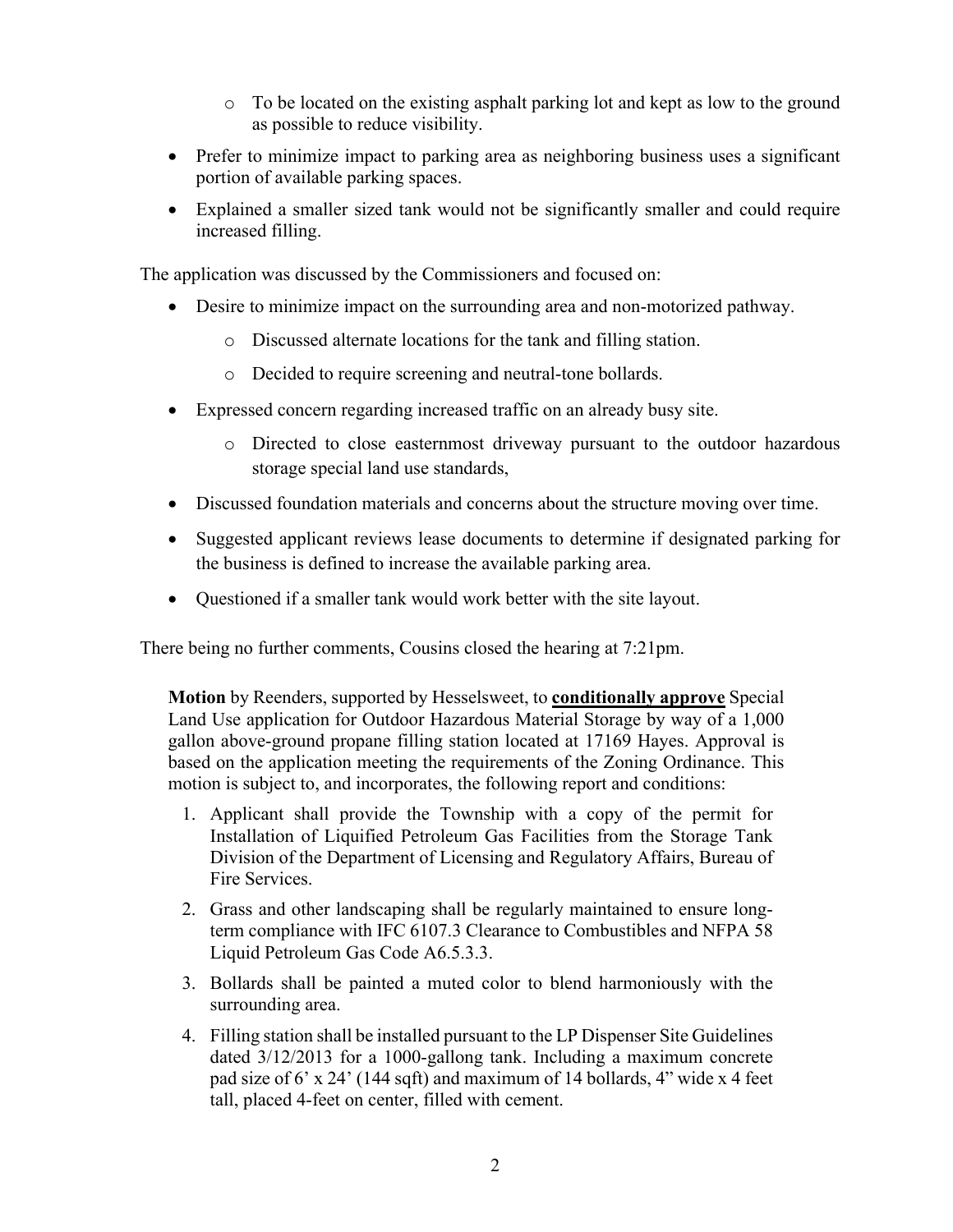- 5. Traffic circulation within the site shall be monitored for a period of 1 year. Should it be cause for concern, the matter will be brought back before the Planning Commission to determine an appropriate solution.
- 6. Signage is prohibited on tanks, except for safety signage required by a county, state or federal regulation.
- 7. Screening shall be required along the western edge of filling station and consist of 4 narrow evergreens with a starting height of 4' planted 3' on center.
- 8. The easternmost curb cut on Hayes Street shall be closed.
- 9. The filling station shall be located in the southernmost parking space in the western parking bank.

**Which motion carried**, as shown by the following roll call vote:

| AYES:   | Cousins, Reenders, Mesler, Hesselsweet, and Lemkuil |
|---------|-----------------------------------------------------|
| NAYS:   | Taylor, Kieft, and Chalifoux                        |
| ABSENT: | None                                                |

## REPORT – SPECIAL LAND USE – VIP OUTDOOR POWER – PROPANE FUELING **STATION**

- 1. This approval is based on the affirmative findings that all standards of the Special Land Use Criteria outlined in Section 12.04 have been fulfilled:
	- A. The proposed use is consistent with and promotes the intent and purpose of this Ordinance.
	- B. The proposed use is of such location, size, density, and character as to be compatible with adjacent uses of land and the orderly development of the district in which situated and of adjacent districts.
	- C. The proposed use does not have a substantially detrimental effect upon, nor substantially impair the value of, neighboring property.
	- D. The proposed use is reasonably compatible with the natural environment of the subject premises and surrounding area.
	- E. The proposed use does not unduly interfere with provision of adequate light or air, nor overcrowd land or cause a severe concentration of population.
	- F. The proposed use does not interfere or unduly burden the water supply facilities, sewage collection and disposal systems, park and recreational facilities, and other public services nor cause the Township to bear unreasonable costs to improve infrastructure.
	- G. The proposed use is such that traffic and assembly of people relating to the use will not be hazardous, or inconvenient to the neighborhood, nor unduly conflict with normal traffic of the neighborhood.
	- H. The proposed use is consistent with the health, safety, and welfare of the Township.
	- I. The proposed use is such that traffic to, from, and on the premises and the assembly of persons relation to such use will not be hazardous, or inconvenient to the neighborhood, nor unduly conflict with the normal traffic of the neighborhood, considering, among other things: safe and convenient routes for pedestrian traffic, particularly of children, the relationship of the proposed use to main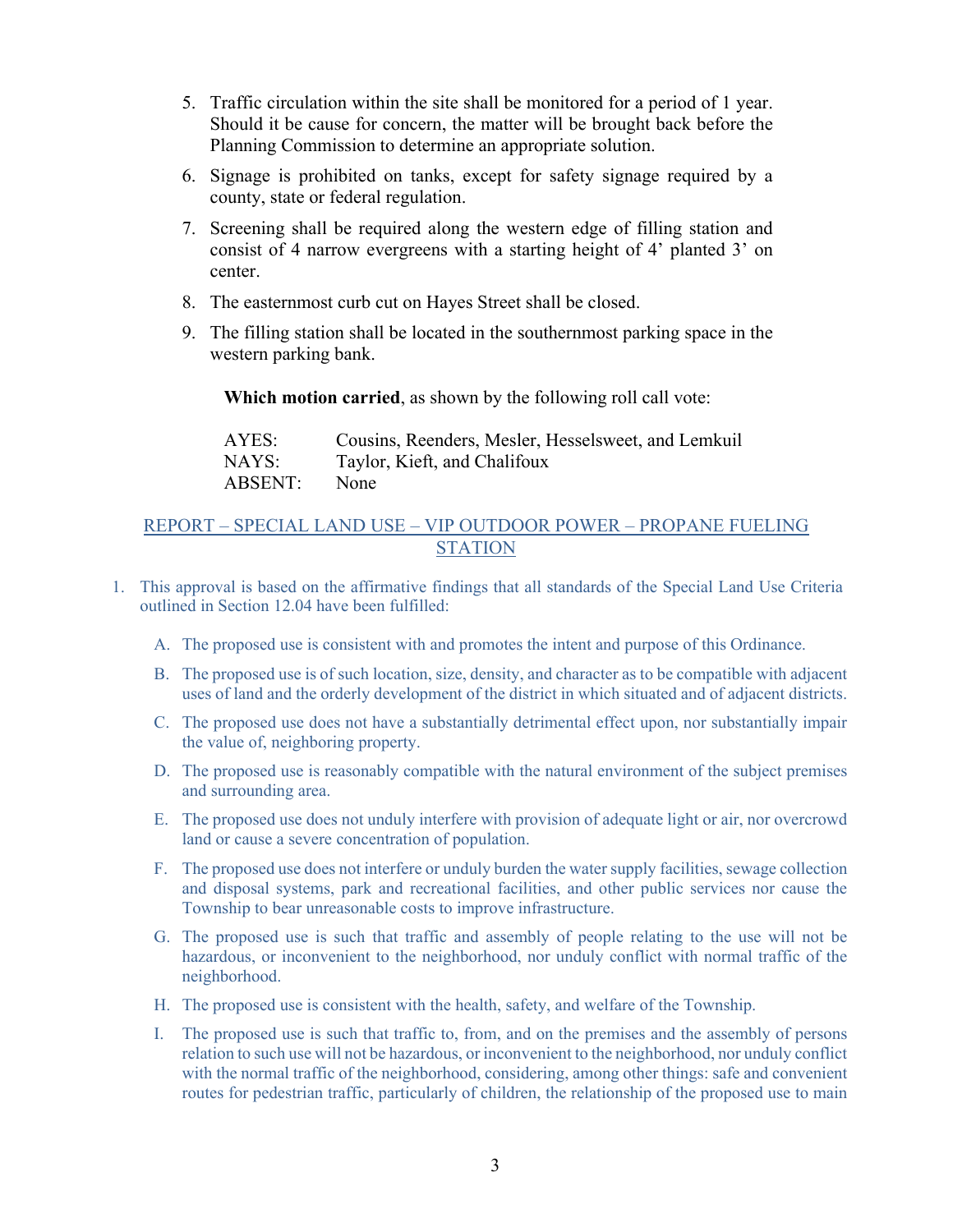thoroughfares and to streets and intersections, and the general character and intensity of the existing and potential development of the neighborhood.

- 2. The application meets the site plan review standards of Section 18.07.G of the Zoning Ordinance. Specifically, the Planning Commission finds as follows:
	- A. The uses proposed will not adversely affect the public health, safety, or welfare. Uses and structures located on the site take into account topography, size of the property, the uses on adjoining property and the relationship and size of buildings to the site. The site will be developed so as not to impede the normal and orderly development or improvement of surrounding property for uses permitted in this ordinance.
	- B. Safe, convenient, uncontested, and well defined vehicular and pedestrian circulation is provided for ingress/egress points and within the site. Drives, streets and other circulation routes are designed to promote safe and efficient traffic operations within the site and at ingress/egress points.
	- C. The arrangement of public or private vehicular and pedestrian connections to existing or planned streets in the area are planned to provide a safe and efficient circulation system for traffic within the Township.
	- D. Removal or alterations of significant natural features are restricted to those areas which are reasonably necessary to develop the site in accordance with the requirements of this Ordinance. The Planning Commission has required that landscaping, buffers, and/or greenbelts be preserved and/or provided to ensure that proposed uses will be adequately buffered from one another and from surrounding public and private property.
	- E. Areas of natural drainage such as swales, wetlands, ponds, or swamps are protected and preserved insofar as practical in their natural state to provide areas for natural habitat, preserve drainage patterns and maintain the natural characteristics of the land.
	- F. The site plan provides reasonable visual and sound privacy for all dwelling units located therein and adjacent thereto. Fences, walls, barriers, and/or landscaping shall be used, as appropriate, to accomplish these purposes.
	- G. All buildings and groups of buildings are arranged so as to permit necessary emergency vehicle access as requested by the Fire/Rescue Department.
	- H. All streets and driveways are developed in accordance with the Township Subdivision Control Ordinance, the Ottawa County Road Commission and/or Michigan Department of Transportation specifications, as appropriate, unless developed as a private road in accordance with the requirements for private roads in the codified ordinances of the Township.
	- I. Sidewalks or pathways shall be deemed to be required along all public and private roadways unless the applicant provides compelling evidence, in the opinion of the Planning Commission, that they are not necessary for pedestrian access or safety.
	- J. Appropriate measures have been taken to ensure that removal of surface waters will not adversely affect neighboring properties or the public storm drainage system. Provisions have been made to accommodate storm water, prevent erosion and the formation of dust.
	- K. Exterior lighting is arranged so that it is deflected away from adjacent properties and so it does not interfere with the vision of motorists along adjacent streets. Lighting is minimized to reduce light pollution and preserve the rural character of the Township.
	- L. All loading and unloading areas and outside storage areas, including areas for the storage of trash, which face or are visible from residential districts or public streets, are screened.
	- M. Entrances and exits are provided at appropriate locations so as to maximize the convenience and safety for persons entering or leaving the site.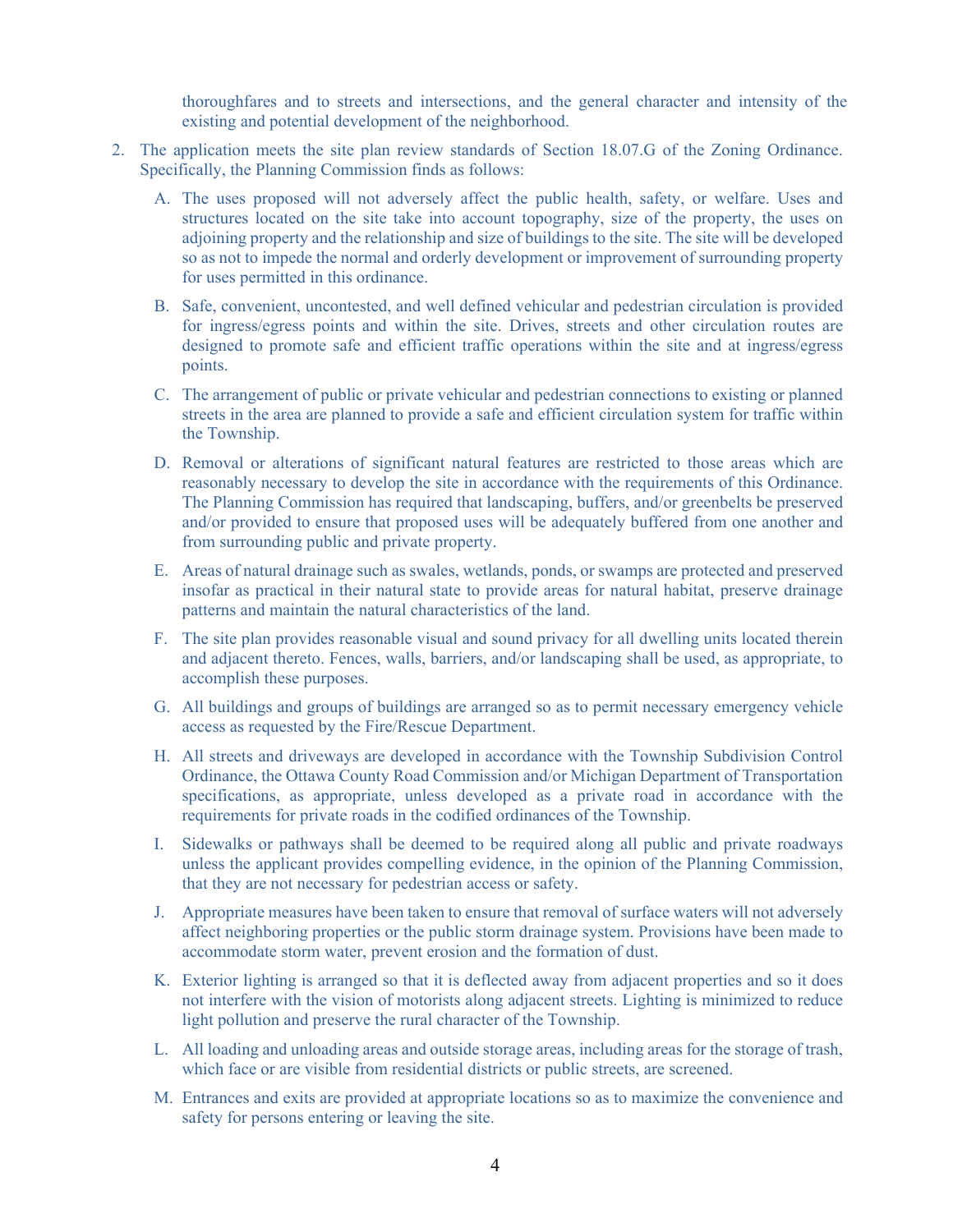- N. The site plans conform to all applicable requirements of County, State, Federal, and Township statutes and ordinances.
- O. As appropriate, fencing has been required by the Planning Commission around the boundaries of the development to minimize or prevent trespassing or other adverse effects on adjacent lands.
- P. The general purposes and spirit of this Ordinance and the Master Plan of the Township are maintained.

#### B. Special Land Use – Major Home-Based Business – Clothing Alterations

Wilson rejoins the Planning Commission.

Cousins opened the hearing at 7:21pm.

Fedewa provided an overview through a memorandum dated November  $11<sup>th</sup>$ .

The owner and applicant, My Otero, was present and available to answer questions.

- Owns an alteration business specializing in bridal and formalwear alterations.
- COVID-19 has significantly impacted her business a lack of formal events has reduced demand for alterations.
- Would like to run business out of home to keep business viable and accommodate the reduced workload.
- Willing to reduce hours when the business is open to the public to avoid customers during morning or night hours.
- Plans to improve the driveway area of her house to avoid customers mistakenly using neighbor's driveways.
- No signage is proposed.
- Performing alterations herself. May expand business in future and have 1 assistant.

William Taylor – 12191  $168<sup>th</sup>$  Avenue expressed the following:

- Shared concerns about the proposed home-based business at 12177 168th Avenue.
	- o Worried that wife's sleep schedule would be impacted by early customers.
	- o Applicant has a dog that may be outside barking while customers visit the business.
	- o Concerned customers may be confused and mistakenly use his driveway.
	- o Believes the increased traffic in his neighborhood will take away from the residential nature of the area.
	- o Fears the applicant would not continue business as proposed if approved and asked that if approval occurs the Planning Commission include restrictions to minimize impact on the neighborhood.

The application was discussed by the Commissioners and focused on: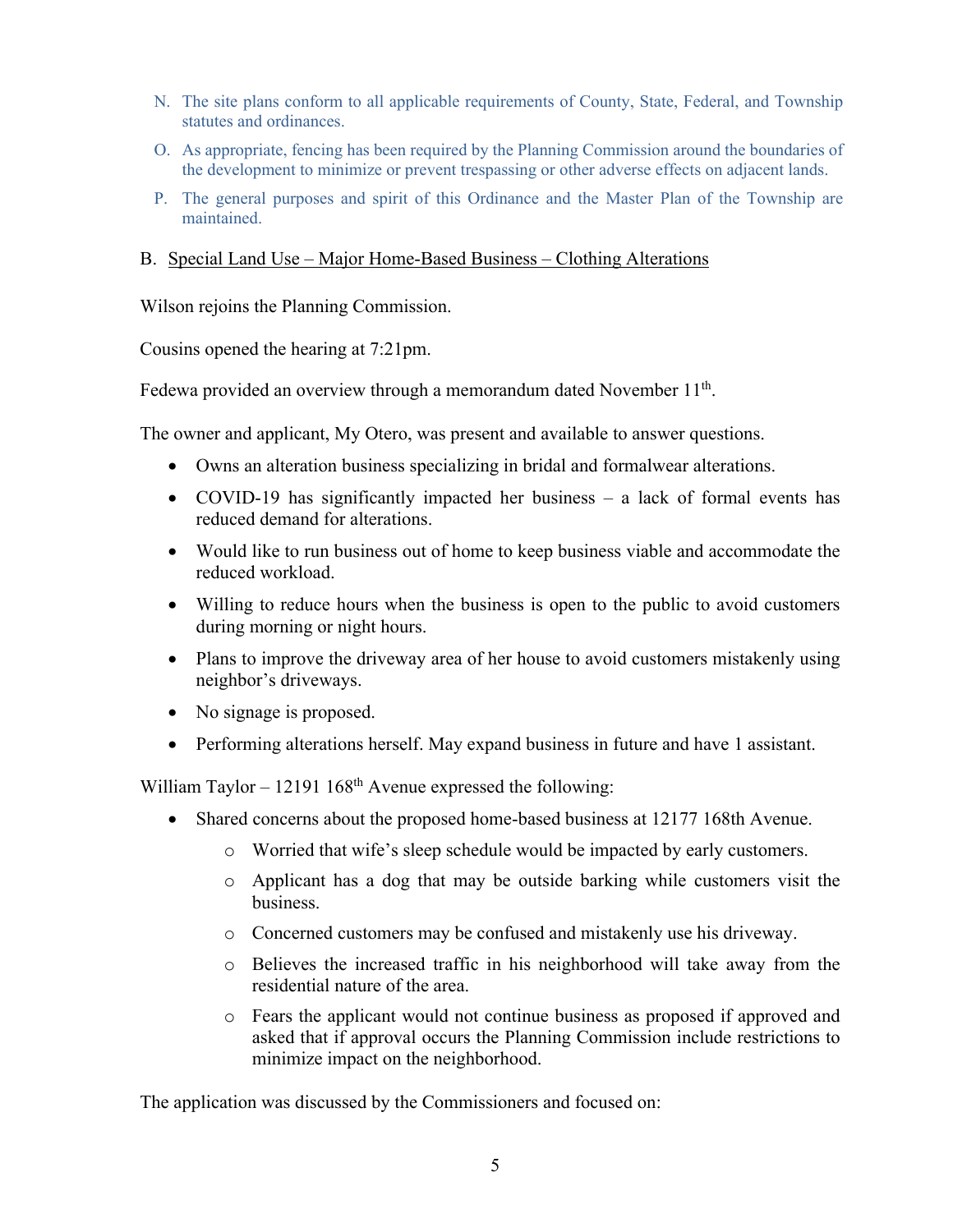- Discussed restrictions on hours and maximum days in the week the business should be open to reduce impact on neighboring properties.
- Questioned if approval of the special land use would run with the property if it were to be sold.
	- o Staff clarified the approval applies only to the businesses and does not stay with the property upon transfer of ownership.
- Voiced support of local businesses and confirmed the desire to help businesses succeed during challenging times.

There being no further comments, Cousins closed the hearing at 7:35 pm.

**Motion** by Taylor, supported by Chalifoux, to **conditionally approve** the Special Land Use application to allow the Major Home Based Business for clothing alterations located at  $12177 168<sup>th</sup>$  Avenue. This approval is based on the application meeting the standards set forth by the Grand Haven Charter Township Zoning Ordinance. This motion is subject to, and incorporates, the following conditions and report:

- 1. Approval shall not take effect until the proposed text amendment to revise Section 12.21.B.6 of the Zoning Ordinance becomes effective, which is estimated to be December 4, 2020.
- 2. No more than one additional employee shall be allowed to work on site at any time.
- 3. The business shall not be open to the public more than four days in any week.
- 4. The business shall not be open to the public outside of the hours of 10:00 a.m.  $-6:00$  p.m.

**Which motion carried unanimously**, as shown by the following roll call:

| AYES:   | Cousins, Wilson, Chalifoux, Mesler, Hesselsweet, Reenders, |
|---------|------------------------------------------------------------|
|         | Lemkuil, Taylor, and Kieft.                                |
| NAYES:  | None                                                       |
| ABSENT: | None                                                       |

## REPORT – SPECIAL LAND USE – HOME-BASED BUSINESS – CLOTHING ALTERATIONS

- 1. This approval is based on the affirmative findings that each of the following standards of Section 12.04 have been fulfilled:
	- A. The proposed use is consistent with and promotes the intent and purpose of this Ordinance.
	- B. The proposed use is of such location, size, density, and character as to be compatible with adjacent uses of land and the orderly development of the district in which situated and of adjacent districts.
	- C. The proposed use does not have a substantially detrimental effect upon, nor substantially impair the value of, neighborhood property.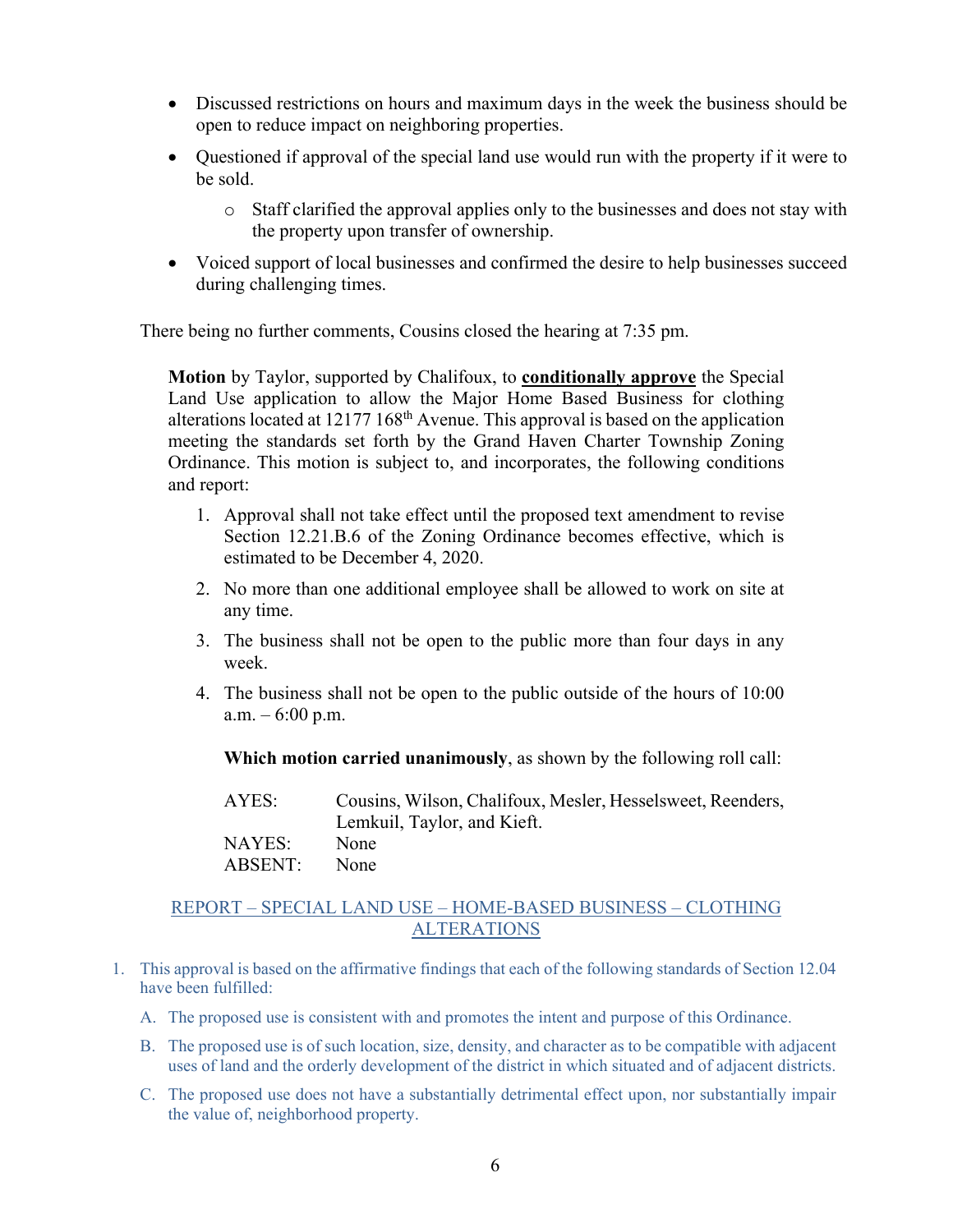- D. The proposed use is reasonably compatible with the natural environment of the subject premises and adjacent premises.
- E. The proposed use does not unduly interfere with provision of adequate light or air, nor overcrowd land or cause a severe concentration of population.
- F. The proposed use does not interfere or unduly burden water supply facilities, sewage collection and disposal systems, park and recreational facilities, and other public services.
- G. The proposed use is such that traffic and assembly of people relating to the use will not be hazardous, or inconvenient to the neighborhood, nor unduly conflict with normal traffic of the neighborhood.
- H. The proposed use is consistent with the health, safety, and welfare of the Township.
- I. The proposed use is such that traffic to, from, and on the premises and the assembly of persons relation to such use will not be hazardous, or inconvenient to the neighborhood, nor unduly conflict with the normal traffic of the neighborhood, considering, among other things: safe and convenient routes for pedestrian traffic, particularly of children, the relationship of the proposed use to main thoroughfares and to streets and intersections, and the general character and intensity of the existing and potential development of the neighborhood.
- 2. The application meets the site plan review standards of Section 18.07.G of the Zoning Ordinance. Specifically, the Planning Commission finds as follows:
	- A. The uses proposed will not adversely affect the public health, safety, or welfare. Uses and structures located on the site take into account topography, size of the property, the uses on adjoining property and the relationship and size of buildings to the site. The site will be developed so as not to impede the normal and orderly development or improvement of surrounding property for uses permitted in this ordinance.
	- B. Safe, convenient, uncontested, and well defined vehicular and pedestrian circulation is provided for ingress/egress points and within the site. Drives, streets and other circulation routes are designed to promote safe and efficient traffic operations within the site and at ingress/egress points.
	- C. The arrangement of public or private vehicular and pedestrian connections to existing or planned streets in the area are planned to provide a safe and efficient circulation system for traffic within the Township.
	- D. Removal or alterations of significant natural features are restricted to those areas which are reasonably necessary to develop the site in accordance with the requirements of this Ordinance. The Planning Commission has required that landscaping, buffers, and/or greenbelts be preserved and/or provided to ensure that proposed uses will be adequately buffered from one another and from surrounding public and private property.
	- E. Areas of natural drainage such as swales, wetlands, ponds, or swamps are protected and preserved insofar as practical in their natural state to provide areas for natural habitat, preserve drainage patterns and maintain the natural characteristics of the land.
	- F. The site plan provides reasonable visual and sound privacy for all dwelling units located therein and adjacent thereto. Fences, walls, barriers, and/or landscaping shall be used, as appropriate, to accomplish these purposes.
	- G. All buildings and groups of buildings are arranged so as to permit necessary emergency vehicle access as requested by the Fire/Rescue Department.
	- H. All streets and driveways are developed in accordance with the Township Subdivision Control Ordinance, the Ottawa County Road Commission and/or Michigan Department of Transportation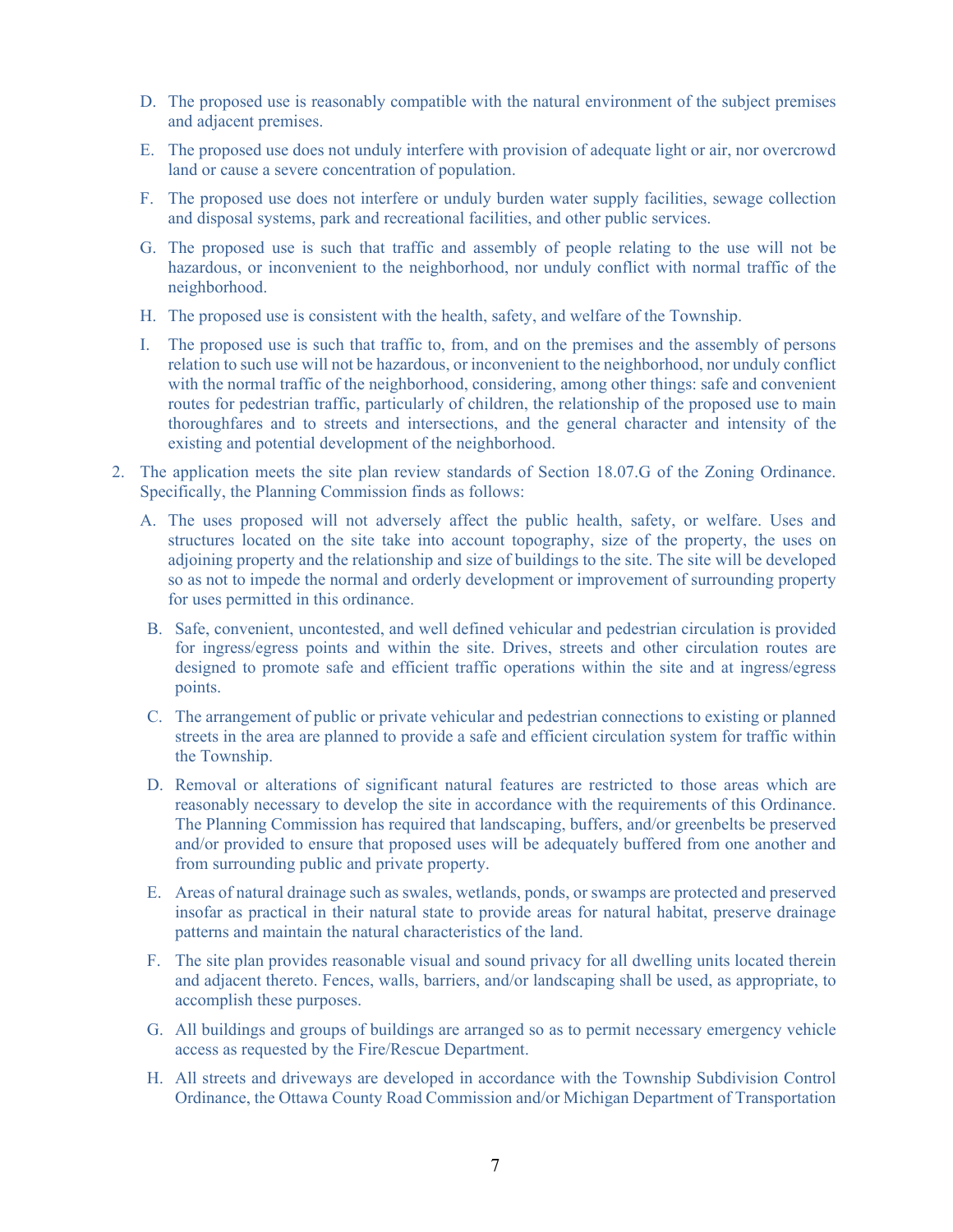specifications, as appropriate, unless developed as a private road in accordance with the requirements for private roads in the codified ordinances of the Township.

- I. Sidewalks or pathways shall be deemed to be required along all public and private roadways unless the applicant provides compelling evidence, in the opinion of the Planning Commission, that they are not necessary for pedestrian access or safety.
- J. Appropriate measures have been taken to ensure that removal of surface waters will not adversely affect neighboring properties or the public storm drainage system. Provisions have been made to accommodate storm water, prevent erosion and the formation of dust.
- K. Exterior lighting is arranged so that it is deflected away from adjacent properties and so it does not interfere with the vision of motorists along adjacent streets. Lighting is minimized to reduce light pollution and preserve the rural character of the Township.
- L. All loading and unloading areas and outside storage areas, including areas for the storage of trash, which face or are visible from residential districts or public streets, are screened.
- M. Entrances and exits are provided at appropriate locations so as to maximize the convenience and safety for persons entering or leaving the site.
- N. The site plans conform to all applicable requirements of County, State, Federal, and Township statutes and ordinances.
- O. As appropriate, fencing has been required by the Planning Commission around the boundaries of the development to minimize or prevent trespassing or other adverse effects on adjacent lands.
- P. The general purposes and spirit of this Ordinance and the Master Plan of the Township are maintained.

#### C. Special Land Use – Group Day Care Home – Johnson

Cousins opened the hearing at 7:35pm.

Fedewa provided an overview through a memorandum dated November  $10<sup>th</sup>$ .

The owner and applicant, Deanna Johnson, was present and available to answer questions.

- Has operated a day care for many years.
- The ongoing COVID-19 crises has increased the demand for childcare, so it makes sense to expand the business to a group day care.
- Daughter will be present at home to act as additional employee.

The application was discussed by the Commissioners and focused on:

• Acknowledged the increased need for childcare and appreciative the business is being expanded to assist the community.

There being no further comments, Cousins closed the hearing at 7:38pm.

**Motion** by Kieft, supported by Reenders, to **approve** the Special Land Use application to allow Group Day Care Home at 14911 Bluebird Lane. This approval is based on the application meeting the standards set forth by the Grand Haven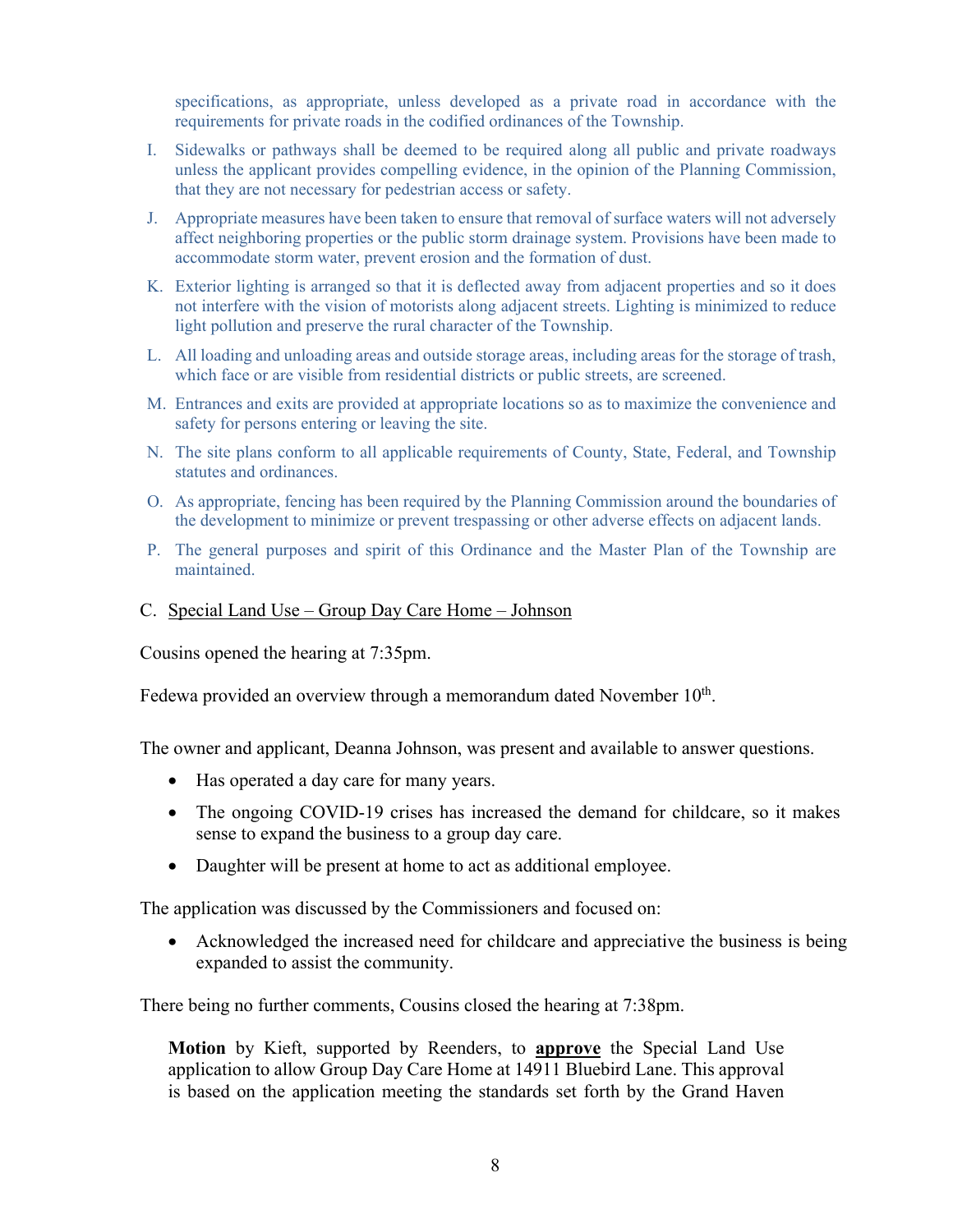Charter Township Zoning Ordinance. This motion is subject to, and incorporates, the following report.

**Which motion carried unanimously**, as shown by the following roll call:

| AYES:   | Cousins, Wilson, Hesselsweet, Lemkuil, Taylor, Chalifoux, |
|---------|-----------------------------------------------------------|
|         | Mesler, Kieft, and Reenders.                              |
| NAYES:  | None                                                      |
| ABSENT: | None                                                      |

## REPORT – SPECIAL LAND USE – GROUP DAYCARE

- 1. This approval is based on the affirmative findings that each of the following standards of Section 12.04 have been fulfilled:
	- a. The proposed use is consistent with and promotes the intent and purpose of this Ordinance.
	- b. The proposed use is of such location, size, density, and character as to be compatible with adjacent uses of land and the orderly development of the district in which situated and of adjacent districts.
	- c. The proposed use does not have a substantially detrimental effect upon, nor substantially impair the value of, neighborhood property.
	- d. The proposed use is reasonably compatible with the natural environment of the subject premises and adjacent premises.
	- e. The proposed use does not unduly interfere with provision of adequate light or air, nor overcrowd land or cause a severe concentration of population.
	- f. The proposed use does not interfere or unduly burden water supply facilities, sewage collection and disposal systems, park and recreational facilities, and other public services.
	- g. The proposed use is such that traffic and assembly of people relating to the use will not be hazardous, or inconvenient to the neighborhood, nor unduly conflict with normal traffic of the neighborhood.
	- h. The proposed use is consistent with the health, safety, and welfare of the Township.
	- i. The proposed use is such that traffic to, from, and on the premises and the assembly of persons relation to such use will not be hazardous, or inconvenient to the neighborhood, nor unduly conflict with the normal traffic of the neighborhood, considering, among other things: safe and convenient routes for pedestrian traffic, particularly of children, the relationship of the proposed use to main thoroughfares and to streets and intersections, and the general character and intensity of the existing and potential development of the neighborhood.
- 2. The application meets the site plan review standards of Section 18.07.G of the Zoning Ordinance. Specifically, the Planning Commission finds as follows:
	- A. The uses proposed will not adversely affect the public health, safety, or welfare. Uses and structures located on the site take into account topography, size of the property, the uses on adjoining property and the relationship and size of buildings to the site. The site will be developed so as not to impede the normal and orderly development or improvement of surrounding property for uses permitted in this ordinance.
	- B. Safe, convenient, uncontested, and well defined vehicular and pedestrian circulation is provided for ingress/egress points and within the site. Drives, streets and other circulation routes are designed to promote safe and efficient traffic operations within the site and at ingress/egress points.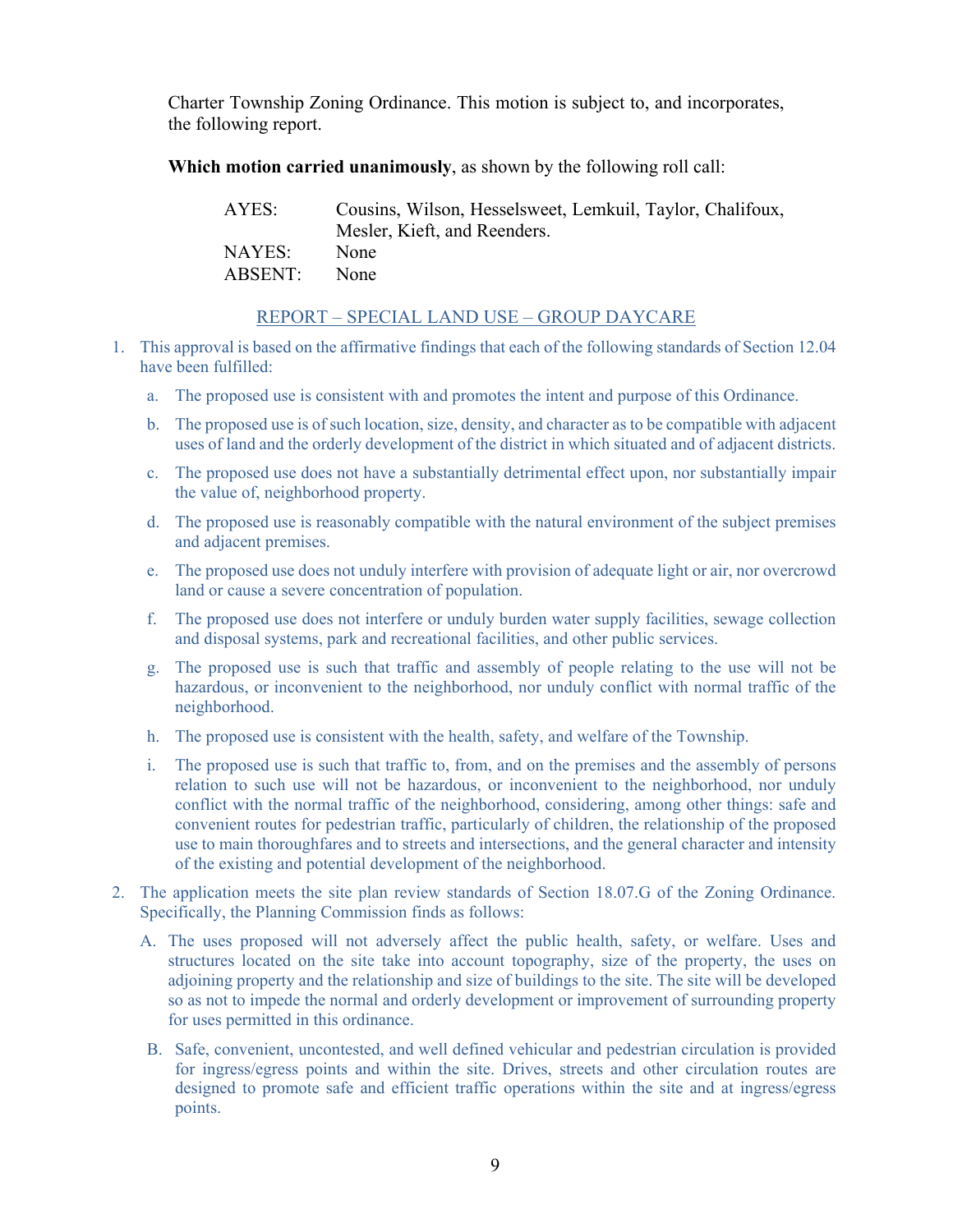- C. The arrangement of public or private vehicular and pedestrian connections to existing or planned streets in the area are planned to provide a safe and efficient circulation system for traffic within the Township.
- D. Removal or alterations of significant natural features are restricted to those areas which are reasonably necessary to develop the site in accordance with the requirements of this Ordinance. The Planning Commission has required that landscaping, buffers, and/or greenbelts be preserved and/or provided to ensure that proposed uses will be adequately buffered from one another and from surrounding public and private property.
- E. Areas of natural drainage such as swales, wetlands, ponds, or swamps are protected and preserved insofar as practical in their natural state to provide areas for natural habitat, preserve drainage patterns and maintain the natural characteristics of the land.
- F. The site plan provides reasonable visual and sound privacy for all dwelling units located therein and adjacent thereto. Fences, walls, barriers, and/or landscaping shall be used, as appropriate, to accomplish these purposes.
- G. All buildings and groups of buildings are arranged so as to permit necessary emergency vehicle access as requested by the Fire/Rescue Department.
- H. All streets and driveways are developed in accordance with the Township Subdivision Control Ordinance, the Ottawa County Road Commission and/or Michigan Department of Transportation specifications, as appropriate, unless developed as a private road in accordance with the requirements for private roads in the codified ordinances of the Township.
- I. Sidewalks or pathways shall be deemed to be required along all public and private roadways unless the applicant provides compelling evidence, in the opinion of the Planning Commission, that they are not necessary for pedestrian access or safety.
- J. Appropriate measures have been taken to ensure that removal of surface waters will not adversely affect neighboring properties or the public storm drainage system. Provisions have been made to accommodate storm water, prevent erosion and the formation of dust.
- K. Exterior lighting is arranged so that it is deflected away from adjacent properties and so it does not interfere with the vision of motorists along adjacent streets. Lighting is minimized to reduce light pollution and preserve the rural character of the Township.
- L. All loading and unloading areas and outside storage areas, including areas for the storage of trash, which face or are visible from residential districts or public streets, are screened.
- M. Entrances and exits are provided at appropriate locations so as to maximize the convenience and safety for persons entering or leaving the site.
- N. The site plans conform to all applicable requirements of County, State, Federal, and Township statutes and ordinances.
- O. As appropriate, fencing has been required by the Planning Commission around the boundaries of the development to minimize or prevent trespassing or other adverse effects on adjacent lands.
- P. The general purposes and spirit of this Ordinance and the Master Plan of the Township are maintained.

## VII. NEW BUSINESS

#### A. Pre-Application Presentation – American Dunes Golf Club "Bunk House"

Wilson and Mesler recuse themselves because they own property in the notice area.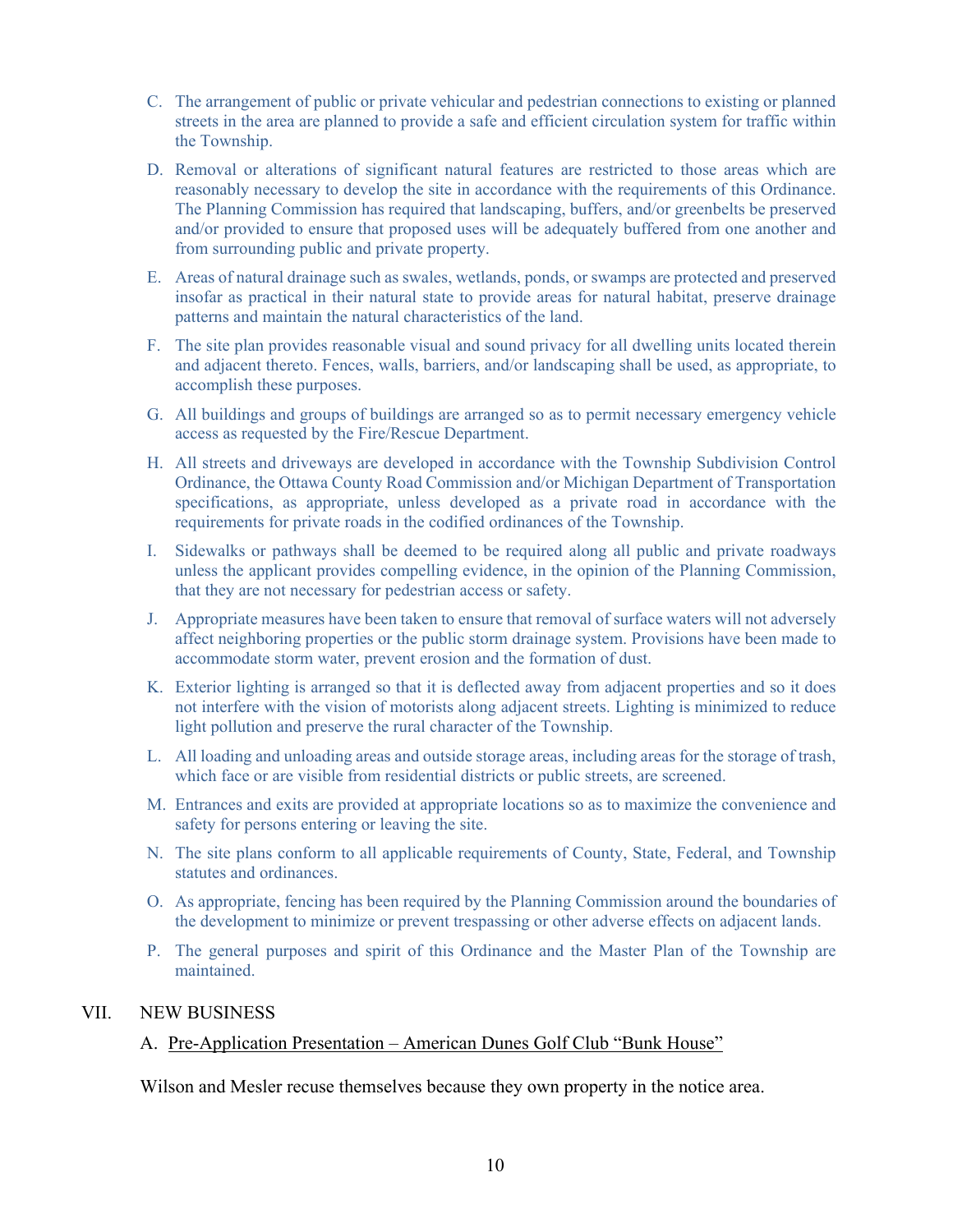Fedewa provided an overview through a memorandum dated November 12<sup>th</sup>.

Clarissa Hoskin, Robb Lamer, and Doug Bell, the project team for American Dunes Golf Club were present and available for questions.

- The proposed hotel would have 16 rooms, including ADA accessible rooms.
	- o Standard rooms will be available at the same price point regardless of accessibility.
- Hotel would be open seasonally, staying open for the golf season and holidays, but not open year-round.
- The hotel bar would be open to the public but is primarily intended for hotel guests.
- New location for the hotel was proposed after initial staff comments indicated concern regarding previous location's proximity to homes in the neighboring development.
	- o Maintains the required setbacks.
	- o Proposed vegetation and retaining walls to mitigate impact on neighbors.
	- o Proposed layout places hotel bar on the side of the building farthest from the residential neighborhood.
	- o Would be difficult to move the hotel closer to the main building as it would compromise the Wall of Honor.
	- o Open to exploring new locations on site for the hotel.
- Clarified that the maximum occupancy of the hotel as listed in the plans could be reduced to further minimize impact on residential development.
- Explained proposed design has military influence but can be altered to add more variety in design techniques.

The application was discussed by the Commissioners and focused on:

- Discussed the purpose of the building and if it would be open to the public.
- Questioned the maximum capacity of the building.
- Concerns over location of hotel and potential impact on residential neighborhood.
	- o Significant concerns the location will negatively impact residents.
- Expressed desire to see more architectural variety used for the building.
	- o Suggested steeper pitched roof to better display trademark bear logo.

Wilson and Mesler rejoin the Planning Commission.

## VIII. REPORTS

- A. Staff Report
	- $\triangleright$  Update on upcoming projects in the Township
- B. Other None